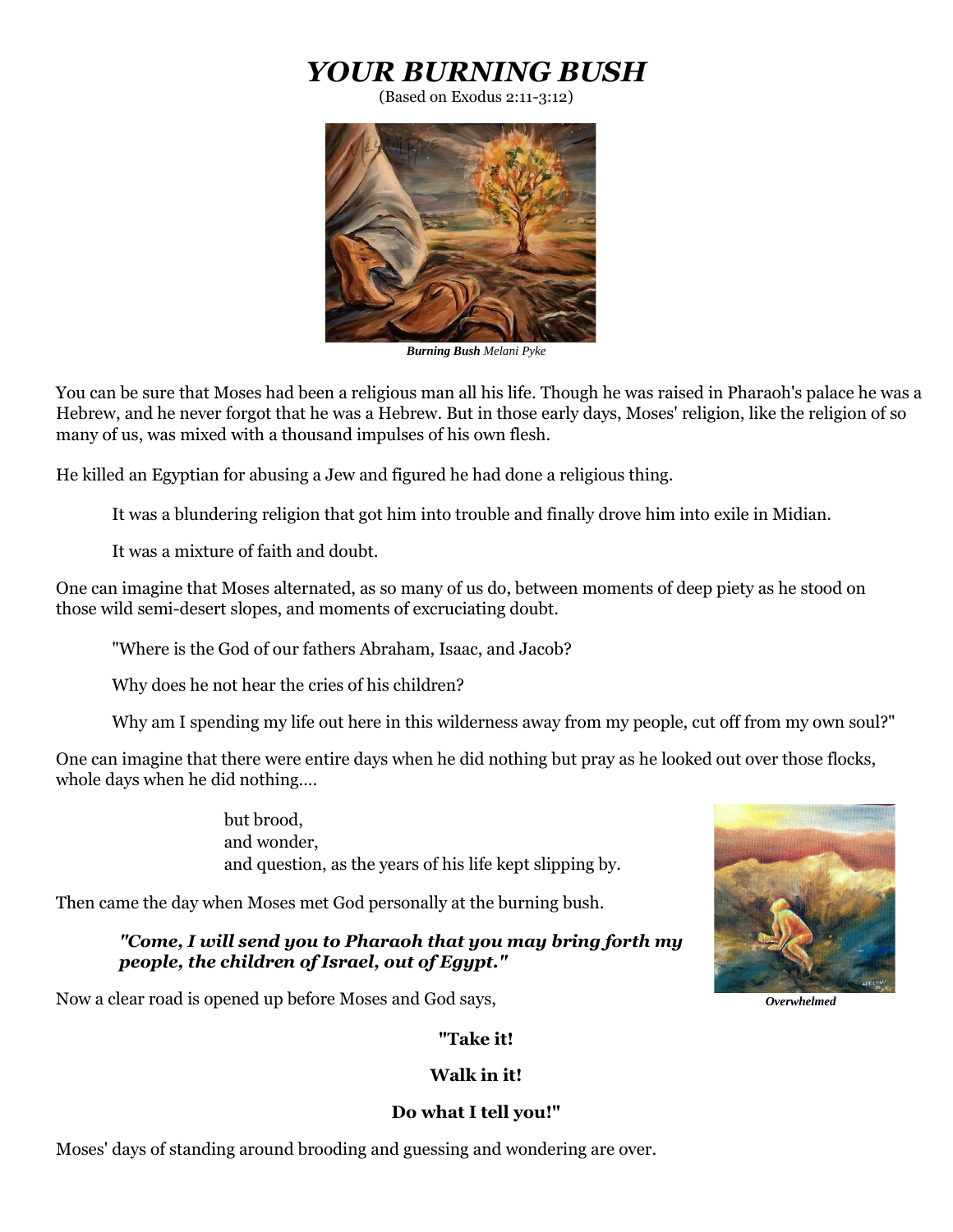Now it's either "Go and accomplish the work that I've sent you to do", or "Take your own road and the consequences it leads to".

Like Moses, in those early days, we too may be religious and still not be getting anywhere. We say our prayers at night, and think about God, but deep within is the question;

- Is God really there?
- Are things really the way I want to believe they are?
- Does it make any difference whether I believe or don't believe?

Sometimes you seem to have faith – strong faith – you feel as though you could move mountains. And sometimes there's nothing but doubt. Gradually you bring your faith and doubt into balance.

Now you have what they call sane, "reasonable religion."

You have enough faith to quiet your uneasy conscience when it starts jumping.

And you have enough doubt to keep you from turning into a fanatic.

And so you walk down the road with other decent, sensible people doing your bit for humanity and taking your share of this world's delights.

But then one day you come to a place where the road divides.

- The branch to the right arches up into the mountains.

- The branch to the left bends down toward the mud flats.

As you stand at that fork in the road, God speaks to you.

"Take the branch to the right", He says.

"No", says your flesh. "Don't be a fool, take the one to the left."

Now you've come to your burning bush, the days of your neat little compromise are over. Now it's either the way of faith or the way of doubt. One or the other.

There may be some reading these words who have already passed that fork in the road – you've made that crucial choice. Your life has now begun to ascend or to descend, as the case may be.

But there are many who have yet to reach that place of decision. You are travelling on your merry way – a kind of dual citizen. You have a claim on heaven, and a claim on earth. But soon, you too will come to your burning bush.

No one can tell you when or how it will be.

- It may happen while you're sitting in your kitchen drinking a cup of coffee.
- Or when you're standing by the lifeless body of a loved one.
- Or when you hear the crack of gunshot piercing the night in your quiet neighborhood.
- Or when you're sitting in a chair reading the New Testament.
- It is even possible that you might arrive at your burning bush this very hour.



*Inheritance*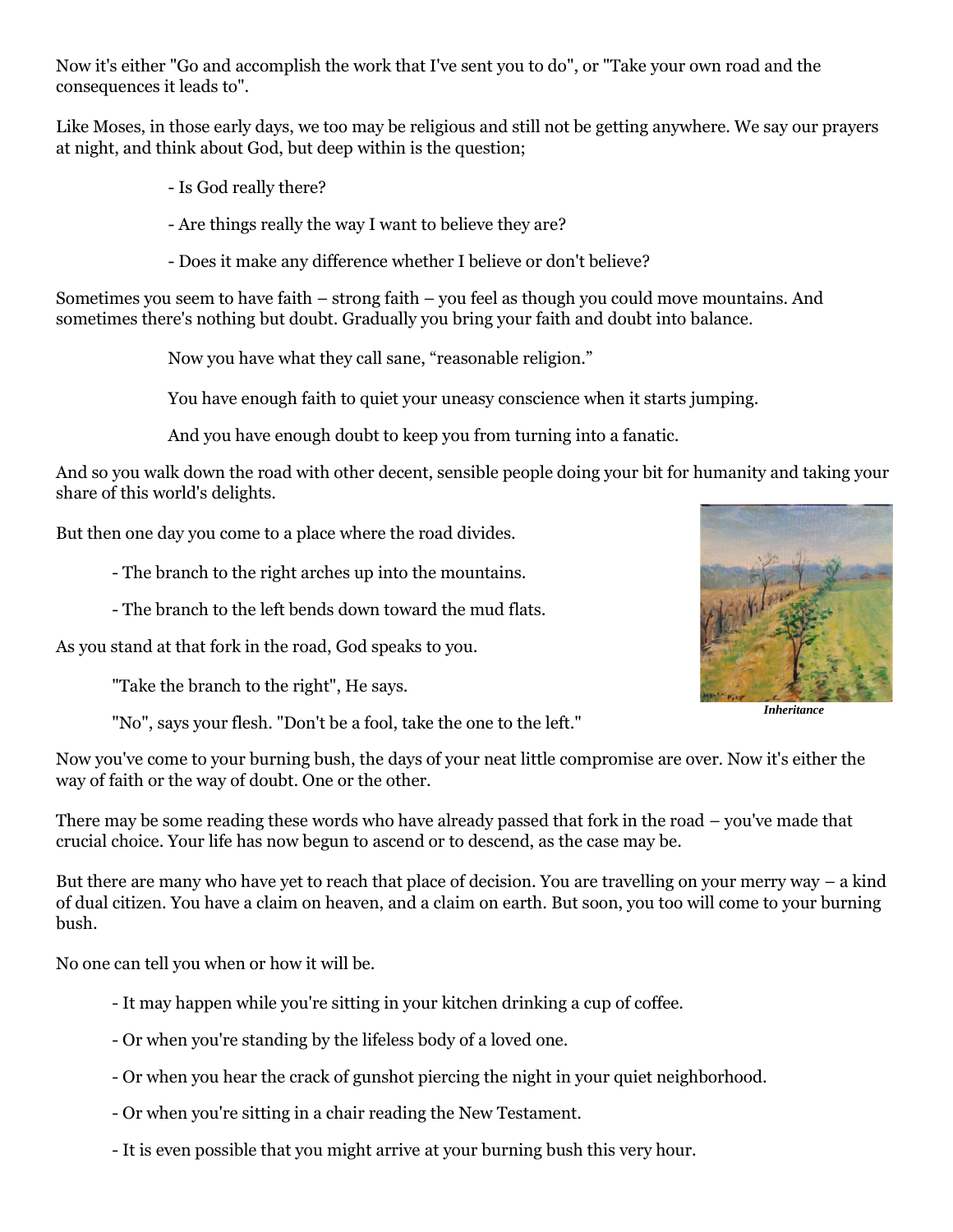But when it comes, everything that happened to Moses on Mt. Horeb will happen to you.

Some ordinary thing of this world will begin to burn before your eyes like the bush which was enveloped in flames but remained green.

- It may be the face of a child in the newspaper one day that will somehow burn in your mind all day long. You won't be able to forget it.

- Or a passage of scripture that flashes upon you with glory and brands itself on your memory.

- Or a word someone speaks to you that turns on a light in your mind.

And out of that fire – out of that light – God will begin to call your name even as he called, "Moses, Moses".

Suddenly you'll forget all your questions about whether there is a God or isn't a God. And all your questions about whether the Bible is right or wrong, or whether fanatics are crazy or not. And you will know, without the shadow of a doubt, that right then and there God is calling you by name, not Preacher Jones telling you how it  $is - -$ 

–God Himself calling you to open your ears and listen to what He has to say.

99 times out of 100 there will be no audible voice, no vision, no bells ringing, no angel choirs, but you will know that it is God.

# *"Don't come any closer. Take off your shoes, for the place where you are standing is holy ground"*

And now you will begin to know what it means to be standing on holy ground. Whenever you are in the presence of God, in such a way that God is speaking to you, you're on holy ground...

- you take off your shoes,
- you get down on your knees,
- you bow your head,
- and you confess your sins.

The soldier who watched Christ die,

- beat his breast,
- walked away with a shudder running through his body,
- knew that he was on holy ground!

God the Spirit was speaking in his heart as God the Son laid down his life for that man's sins, and he was filled with awe.

Pity help the people whose eyes are open and they see that Cross and what it means, but they refuse to take off their shoes!

Pity help the people who see their Redeemer and hear His word of forgiveness, yet they stand there as if they're at a carnival!

When God brings you up on Mt. Horeb and reveals Himself, and manifests His glory, take off your shoes and bow down before Him! Humble yourself in His sight even if it makes you look like a fool in the eyes of men.



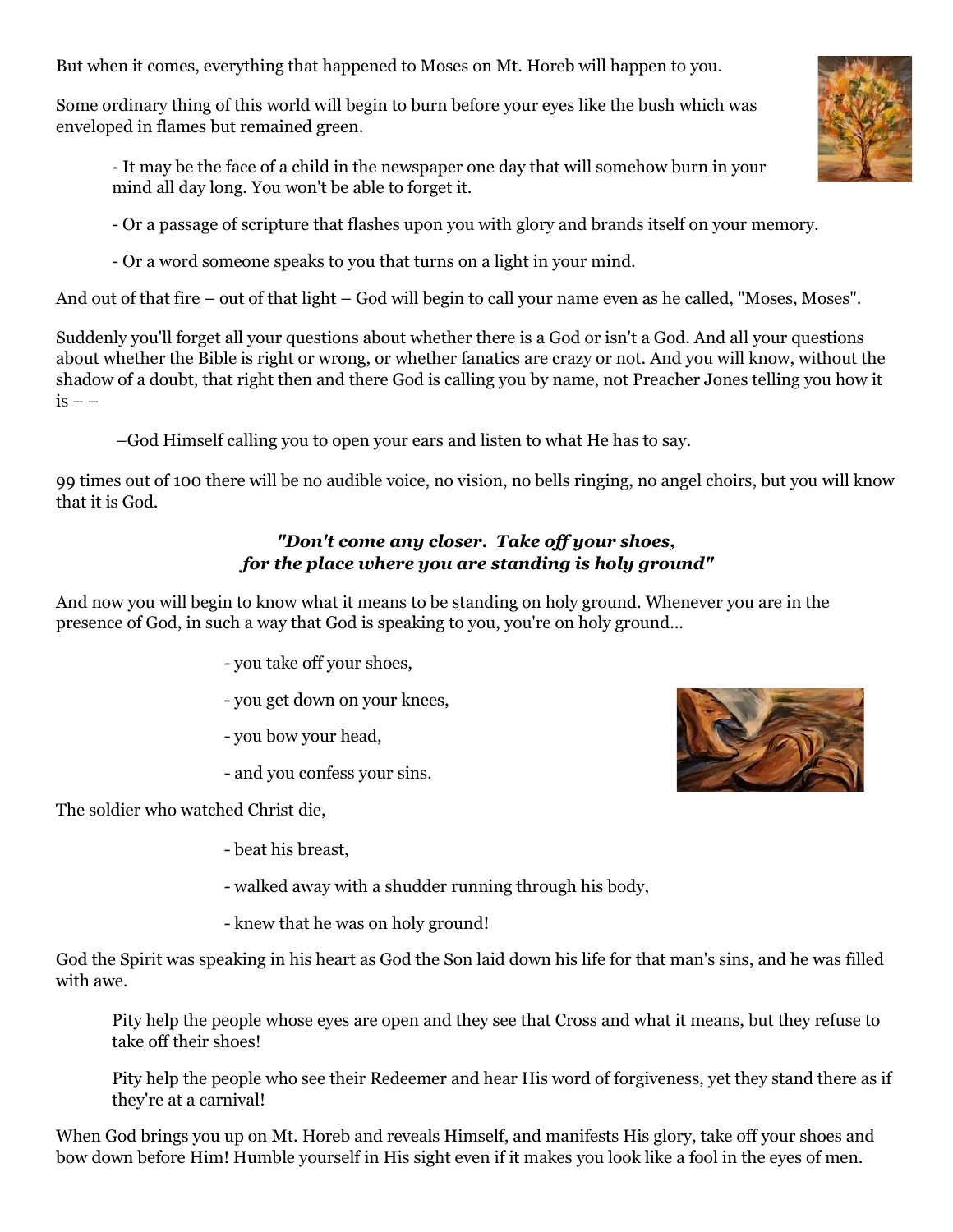And now, God begins to tell Moses what He wants him to do.

"Come, I will send you to Pharaoh.... there is work for you to perform, by my power."

God doesn't reveal himself to you so that you can sit down and write a book about your mystical experience. He reveals Himself to you to tell you what He wants you to do – to put you to work.

# *"You go into the vineyard too, and whatever is right I will give you." (Matthew 20:4)*

## *"You didn't choose me, I chose you and appointed you, that you should go and bring forth fruit." (John 15:16)*

If it were merely a matter of saving your soul, God would have wrapped your soul in plastic and whisked it off to heaven long ago.

### *" But to all who did receive him, who believed in his name, he gave the right to become children of God." (John 1:12)*

....and they live the life of children of God,

....and they do the work of children of God.

## **"Occupy till I come!"**

### **"Prepare the earth for my return!"**

Now if you haven't been to the burning bush, you may still be able to sit around and be pious. But once you've been to the burning bush you're going to have to get out there among those people and work.

Your job is to bring them out of bondage. Get them out of the clutches of Pharaoh. Take them through the waters of remission. Show them the way to the Promised Land.

"Who am I Lord, that I should do such things?"

"What do you mean 'who are you?' If I say I'll be with you it doesn't matter who you are. Go and do what I command you!"

When Moses walked down from Mt. Horeb he was no longer a citizen of Midian, or a citizen of Egypt, or anywhere else.

- He was a citizen of Heaven.

- He belonged to a city that cannot be found on this earth...
- Whose builder and maker is God.

And for the rest of his life and forevermore,

his eyes are on Heaven,

his mind is on Heaven,

he gets his orders from Heaven,

he lives in the dimension of Heaven,

he grapples with earthly problems as he never grappled with any problem before, but he solves them with the power of Heaven.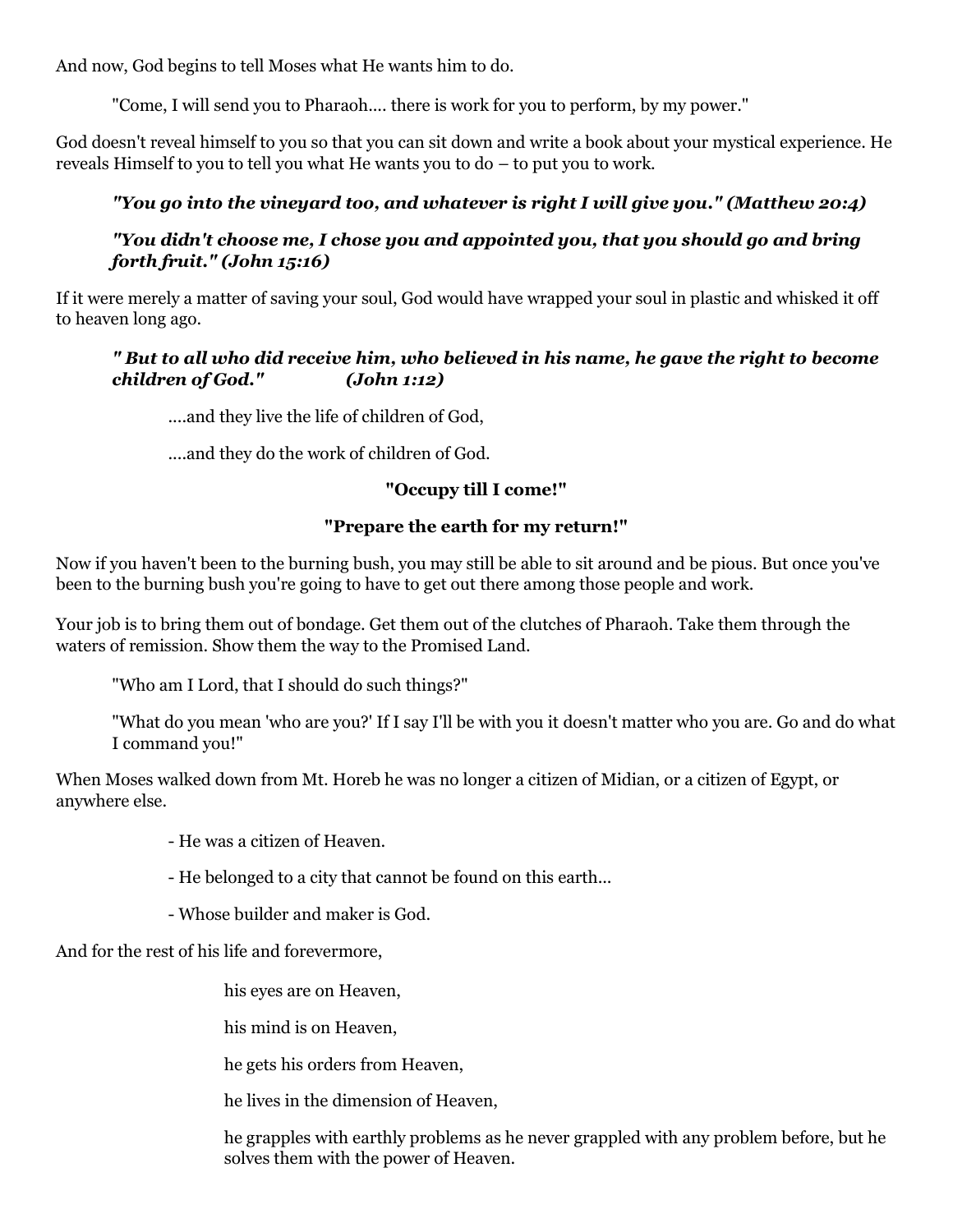And when you walk down the mountain from your burning bush, you too belong no longer to this earth.

## *"But our citizenship is in heaven, and from it we await a Savior..." (Philippians 3:20)*

And, if our citizenship is in Heaven, that's where our minds are, that's where our eyes are.

## *"Our Father who art in Heaven....."*

The proof of whether or not a person is really in Christ is,

where's their citizenship?

where do they belong?

what country are they living for?

#### *"For many, of whom I have often told you and now tell you even with tears, walk as enemies of the cross of Christ. ----*even though they claim to be Christians.

## *"Their end is destruction, their god is their belly, and they glory in their shame, with minds set on earthly things."*

*Philippians 3:18 & 19*

They're not citizens of Heaven. Their minds and their bodies are chained to the earth.

When you walk away from your burning bush a citizen of Heaven,

…. keep your citizenship alive

…. by keeping your mind where it belongs.



*Rocky road to Jesus*

*"If then you have been raised with Christ, seek the things that are above, where Christ is, seated at the right hand of God. Set your minds on things that are above, not on things that are on earth. For you have died, and your life is hidden with Christ in God. When Christ who is your life appears, then you also will appear with him in glory."*

## *Colossians 3:1-4*

One thing is sure: Every single soul reading these words has either come to the burning bush, or will soon be there.

If it hasn't happened to you yet, it will.... soon.